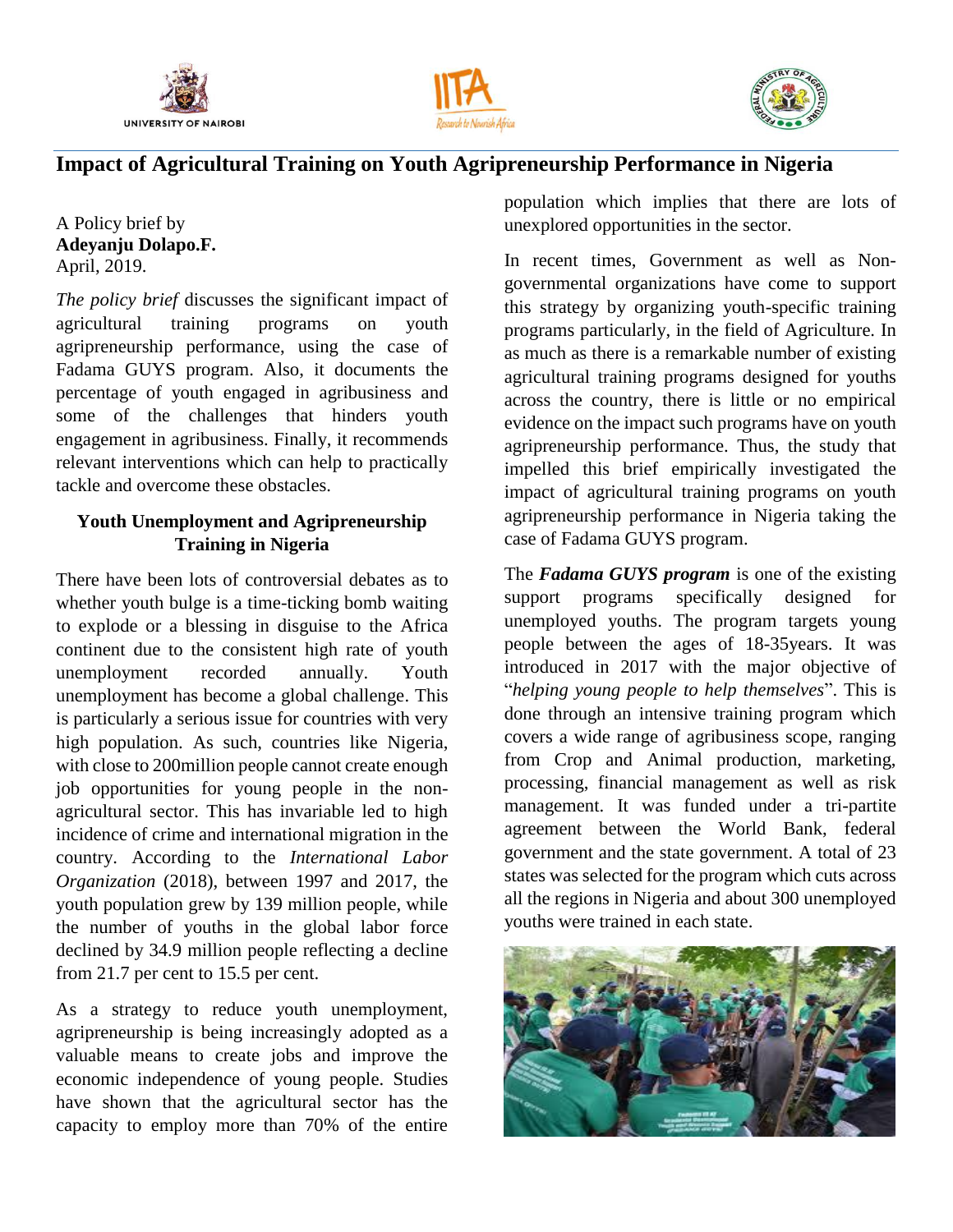This *policy brief* documents the empirical impact of the case study on youth agripreneurship performance, while reporting the percentage of trained youth engaged in agribusiness across the states covered by the study. It also documents the challenges impeding young people from engaging in agribusiness. Lastly, it recommends relevant interventions that could help to change the existing unfavorable declining rate of youth engagement in Agribusiness and ensure that training translates into favorable economic outcomes.

## **Impact of Agricultural Training Programs on Youth Agripreneurship performance**

The research that led to this policy brief was conducted in three states out of the 23states covered by the program. These states (Abia, Ekiti and Kebbi states) were purposively selected based on high number of trained respondents to represent the South-western, Southern-eastern and North-western regions. The choice of these states was based on the high number of participants recorded as compared to other states. The study used both primary and secondary data which were analysed using descriptive statistics and Propensity score matching method. A total of 977 respondents comprising of 455 participants and 522 non-participants were sampled across the three regions. The study adopted the entrepreneurship performance model (a multiplicative function of entrepreneurship skills, business skills and motivation). Firstly, an index was constructed for each indicator. The indicators were based on a set of seven questions each to which responses were rated on a 5-point likert-scale. Then, the product of all the indexes was used to generate a single index called agripreneurship performance index which became the outcome variable. The performance index generated was continuous in nature and was standardized to between 0 and 100. This is because of the preference for a continuous index against a binary one.

The result of the PSM analysis is presented in table 1. After controlling for selection bias, the result shows that agricultural training program has a significant and positive impact on youth agripreneurship performance. Specifically, the agripreneurship performance of participants

improved by up 11points which amounts to about 27% improvement.

| <b>Variable</b>   | sample     |       | <b>Treated</b>   Control | <b>Diff</b>  | $\mathbf{T}$ |
|-------------------|------------|-------|--------------------------|--------------|--------------|
| <b>AGRIP PERF</b> | <b>ATT</b> | 55.90 | 43.95                    | $11.95$ 5.05 |              |

#### **Table1: Impact estimate of Training**

However, despite the remarkable improvement in performance brought about by the program, our analysis showed that as at the time of the survey, youth engagement in agribusiness was still low across the regions.

Figure 1 shows the percentage of trained youths engaged in Agribusiness across the study areas. Even though the analysis showed that training had a remarkable impact on their agripreneurship performance, only a small percentage (25%) of the trained youths were engaged in agribusiness. This becomes even lower when accounting for the percentage of non-participants engaged in agribusiness. The question that arises from this is that "If these youths have the capabilities and skills, why are they not still engaging in agribusiness". To answer this question, the study went further to investigate youth perception and willingness to engage in agribusiness.



## **Figure 1: Percentage of trained youths engaged in Agribusiness**

As shown in figure 2, a good percentage of the youths (56%) indicated their preference for agribusiness as compared to other forms of employment. This then led to another debate of concern. Youths' willingness to engage in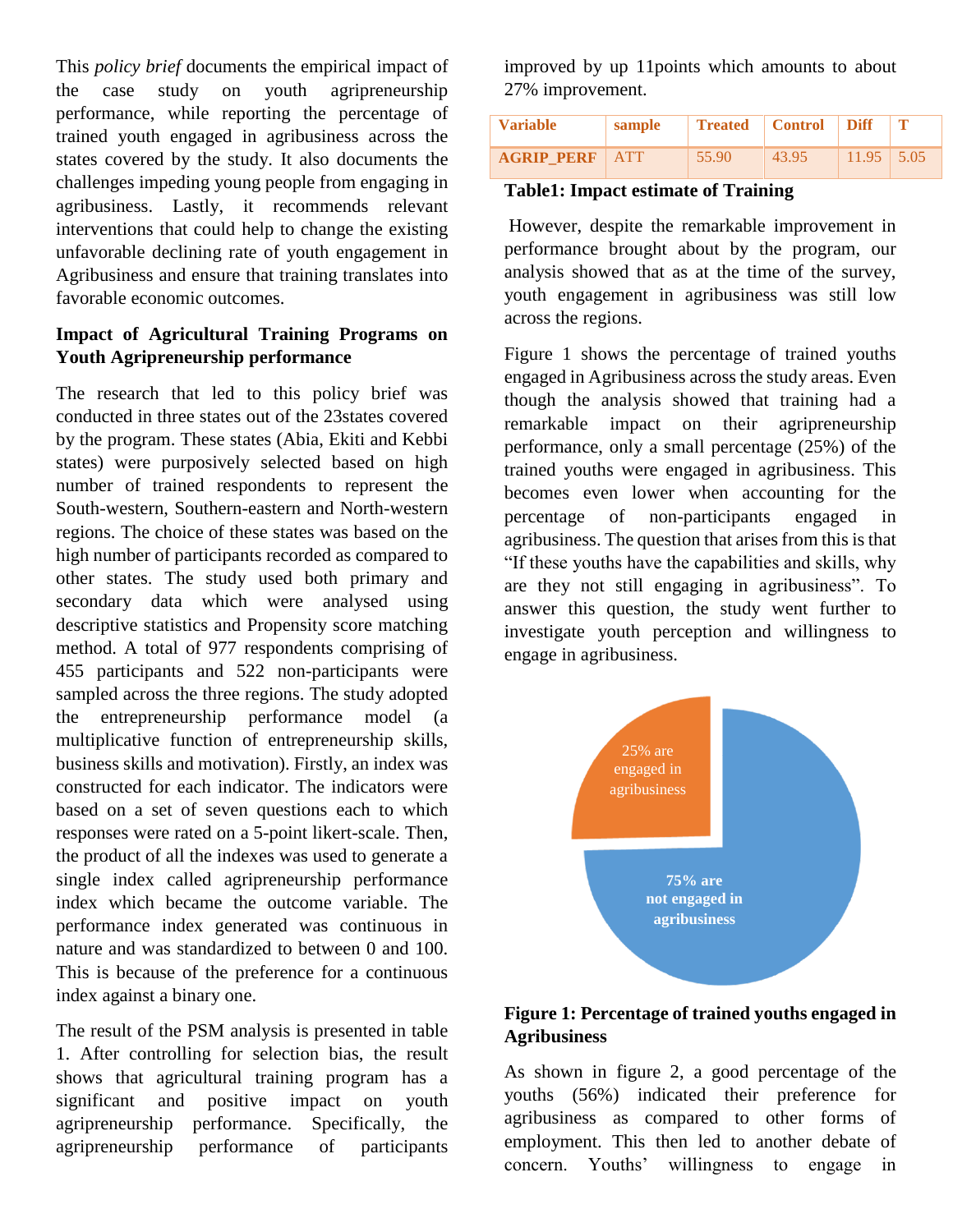agribusiness clearly shows that the problem has shifted from the common perception that young people do not find agriculture attractive. Thus, awareness programs to change young people's orientation may not necessary be a worthy recommendation. In this view, the study went further to investigate some of the major impediments that hinders young people from engaging in agribusiness despite having the skills required to performance excellently and the willingness to engage.



**Figure 2: Youth work preference**

Figure 3 summarizes the three major barriers identified by young people in the study areas. Majority of the youths (79%) identified "lack of access to finance" as a major barrier. This is in fact not surprising, one of the commonly stated barriers to business start-up is lack of capital and difficulties in getting funds from relevant agencies. Agribusiness require notable start-up capital which is usually far above what an unemployed youth with no source of consistent income can afford. Apparently, in most cases, such investments goes beyond personal saving. High interest rate and "ridiculous" collateral demanded by financial institution compounds this challenge. To overcome this barrier, there is need to facilitate youths' access to commercial credit through borrowers group formation among those willing to engage in agribusiness

The second barrier cited was lack of mentorship and follow-up after the training program. About 11% of the youths explained that they will engage in agribusiness if there are professionals to mentor them. This is a very important factor which should not be discarded so easily. While it is true that training may provide youth with skills, lack of experience both as an agripreneur and an actor in the labour market may frustrate their efforts and consequently cause them to relent. However, relevant mentorship may help to fill this gap. This can be done by incorporating post-training mentorship programs into the training program designs.

Finally, 10% of the respondents ranked lack of information as a challenge. Access to information is key to any successful business venture. This may actually give innovative insights to youths regarding agribusiness development.

Thus, relevant information can be disseminated either monthly or bi-monthly through the internet. While the use of social media has been abused, it can still serve as a useful means of getting information to a large number of intended audience. Information can also be disseminated through relevant government service centre and youth social network.



**Figure 3: Youth Agribusiness barriers**

#### *Actual Case*

Following the Fadama GUYS training, one of the participants, a young man of 27years was excited to start a poultry farm due to the insights he got from the program. He described his experience as awesome and highly educational. With excitement in his tone, he narrated his experience during the training program. It can be inferred from all he said that indeed the program was specific to his needs. Immediately after the training, he constructed a small